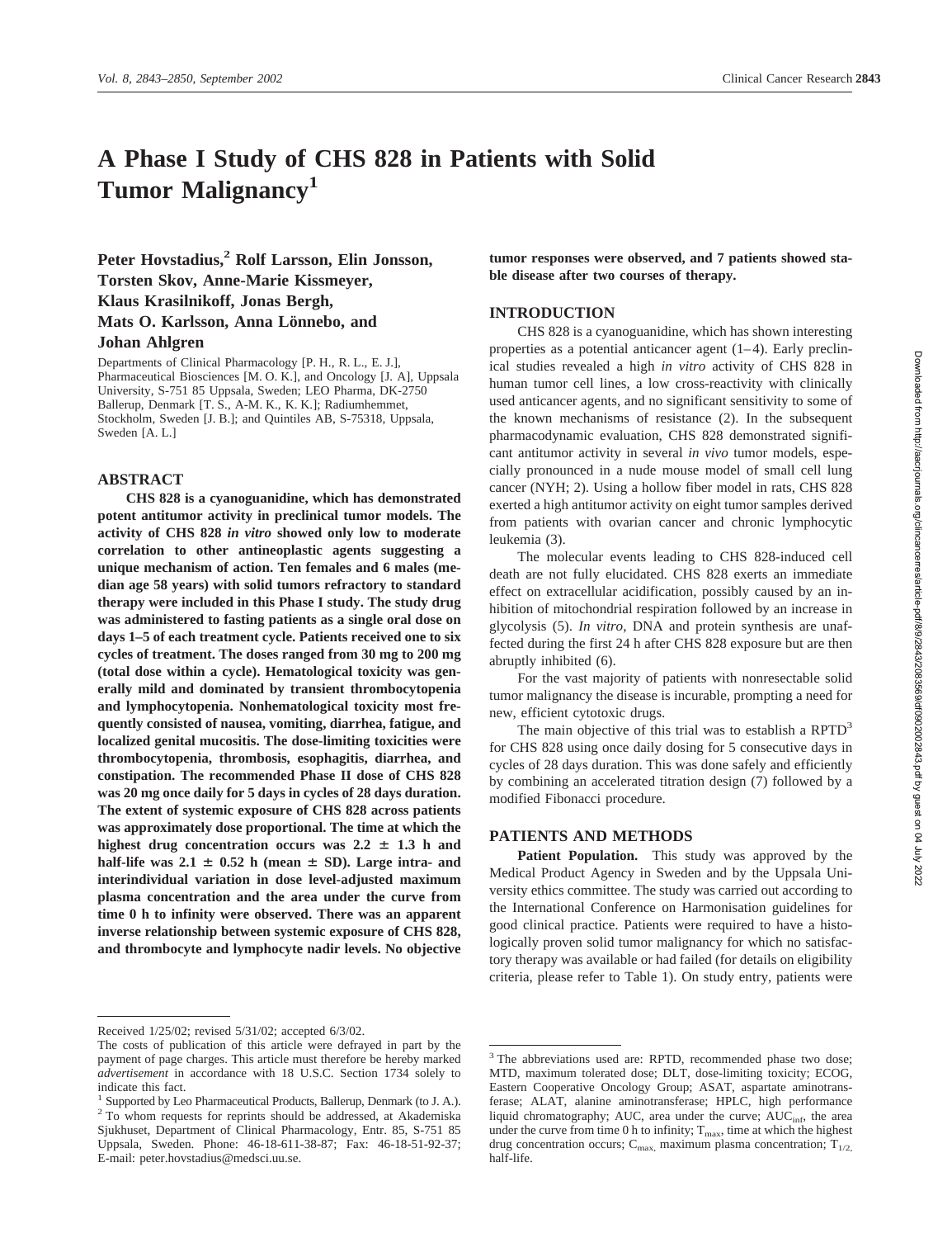| Important inclusion criteria                                                                                                                                                     | Important exclusion criteria                                                                                                                         |  |  |  |  |  |  |
|----------------------------------------------------------------------------------------------------------------------------------------------------------------------------------|------------------------------------------------------------------------------------------------------------------------------------------------------|--|--|--|--|--|--|
| Histologically proven solid tumor malignancy for which no satisfactory<br>therapy was available or had failed                                                                    | Treatment with chemotherapy, immunotherapy, or radiotherapy within<br>4 weeks before the baseline visit (6 weeks for nitrosoureas or<br>mitomycin C) |  |  |  |  |  |  |
| Age between 18 and 75 years                                                                                                                                                      | Patients who had received investigational products within 30 days<br>before the baseline visit                                                       |  |  |  |  |  |  |
| Life expectancy of at least 3 months                                                                                                                                             | Female patients of childbearing potential who were not using<br>adequate contraception, and patients who were pregnant or lactating                  |  |  |  |  |  |  |
| ECOG performance status of $0-2$                                                                                                                                                 | Patients with a history of current unstable angina, congestive heart<br>failure, or irreversible arrhythmias requiring permanent medication          |  |  |  |  |  |  |
| WBC count $\geq 3.0 \times 10^9$ /liter                                                                                                                                          | Patients with psychotic or neurological disorders                                                                                                    |  |  |  |  |  |  |
| Platelet count $\geq 100 \times 10^9$ /liter                                                                                                                                     | Patients with major gastrointestinal disease or dysfunction                                                                                          |  |  |  |  |  |  |
| Serum creatinine level $\leq 1.5 \times$ upper normal limit                                                                                                                      | Patients with infections requiring specific therapy                                                                                                  |  |  |  |  |  |  |
| ASAT/ALAT and bilirubin level $\leq 2.0 \times$ upper normal limit (however,<br>ASAT/ALAT $\leq 5.0 \times$ upper normal limit if judged as attributable to<br>liver metastases) | Patients with current alcohol or substance abuse                                                                                                     |  |  |  |  |  |  |

*Table 1* Inclusion/exclusion criteria

| <i>Table 2</i> Study design                                                                        |                                                                               |                                                                                                                                    |  |  |  |  |
|----------------------------------------------------------------------------------------------------|-------------------------------------------------------------------------------|------------------------------------------------------------------------------------------------------------------------------------|--|--|--|--|
| Accelerated phase                                                                                  | $\rightarrow$ Switch                                                          | $\rightarrow$ Standard design stage                                                                                                |  |  |  |  |
| Cohorts of 1 new subject per dose level<br>Dose increments of 100%<br>Intrapatient dose escalation | Second instance of grade 2 toxicity or<br>first instance of DLT at any course | Cohorts of 3–6 subjects per dose level<br>Dose increments of 30–40%<br>No intrapatient dose escalation<br>Two cycles per treatment |  |  |  |  |

informed of the investigational nature of the treatment and potential side effects. All of the patients were required to give written informed consent to participate in the trial.

**Drug Administration.** CHS 828 was manufactured by Nova Laboratories Ltd. and was certified and supplied by LEO Pharma, Ballerup, Denmark. The dosage form was 10-mg gelatin capsules for oral administration. Personnel at the study site supervised all of the study drug administrations. All of the patients were fasting for 8 h before they received the study drug, and hospital breakfast was not allowed until 2 h after dosing. The starting dose was selected based on principles described by DeGeorge *et al.* (8), using one-sixth of the no adverse effect level for Beagle dogs receiving the proposed schedule of administration. This corresponded to 10-mg daily for 3 days in cycles of 28 days duration.

**Definition of DLT, MTD, and RPTD.** The following events were predefined as DLT: (*a*) any life-threatening event, which in opinion of the investigator was possibly, probably, or definitely related to the study drug; (*b*) a persistent thrombocytopenia, defined as failure to reach a platelet count of  $\geq$ 100  $\times$ 109 /liter 2 weeks after the end of the 28-day cycle; (*c*) persistent neutropenia, defined as failure to reach a neutrophile count of  $\geq$ 1.5  $\times$  10<sup>9</sup>/liter 2 weeks after the end of the 28-day cycle; and (*d*) any common toxicity criteria grade 3 or 4 adverse event, which was considered to be possibly, probably, or definitely related to the study medication. The following exceptions were made: (*a*) transient hematological toxicity, *i.e.,* absolute neutrophile count of  $\langle 0.5 \times 10^9 \rangle$  liter for  $\langle 7 \rangle$  days and/or platelets of  $<$  50  $\times$  10<sup>9</sup>/liter for  $<$  7 days; (*b*) grade 3 nausea or vomiting; (*c*) alopecia; and (*d*) grade 3 diarrhea not requiring parenteral rehydration. MTD was defined as the dose for which the incidence of DLT was  $>1$  in 6 patients. Only DLT in the first two cycles were used to define the MTD.

The RPTD was defined as the dose just below the MTD.

**Study Design/Treatment Plan.** This study was an openlabel, one-armed, Phase I safety study involving dose escalation until MTD was reached. To minimize the number of patients treated at inactive concentrations and increase the probability for the individual patient to receive bioactive concentrations, a design with an initial accelerated titration stage was used (Ref. 7; Table 2). Except for the first dose level where patients received 10 mg for 3 consecutive days, each patient was allocated a dose of CHS 828, which was given p.o. every 24 h for the first 5 days of each 28-day cycle. To proceed to the subsequent cycles patients had to have a WBC count of  $\geq 3.0 \times$ 10<sup>9</sup>/liter and a platelet count of  $\geq$  100  $\times$  10<sup>9</sup>/liter.

During the accelerated stage of the study, patients were escalated one dose step for each treatment cycle as long as no more than CTC grade 2 toxicity occurred. The dose was to be escalated in 100% steps. One new patient was added at each dose level except on the first dose level where 3 patients were recruited. Treatment was discontinued when it was regarded to be in the best interest of the patient. When the first patient experienced DLT or when the second instance of CTC grade 2 toxicity was encountered during any course of treatment, the accelerated stage was stopped and the design switched to a modified Fibonacci procedure. All of the cycles from the accelerated stage were included in the final evaluation of the safety profile of CHS 828. During the standard stage of the study, each patient received two cycles of treatment on the allocated dose level. Dose escalation steps were 30–40%, and no intraindividual dose escalation was permitted. Cohorts of 3–6 patients were entered on each dose level until the MTD was reached. If there was no DLT after the first cycle, the next cohort of 3 patients was entered at the next higher dose. Dose escalation was to be continued until DLT occurred as follows: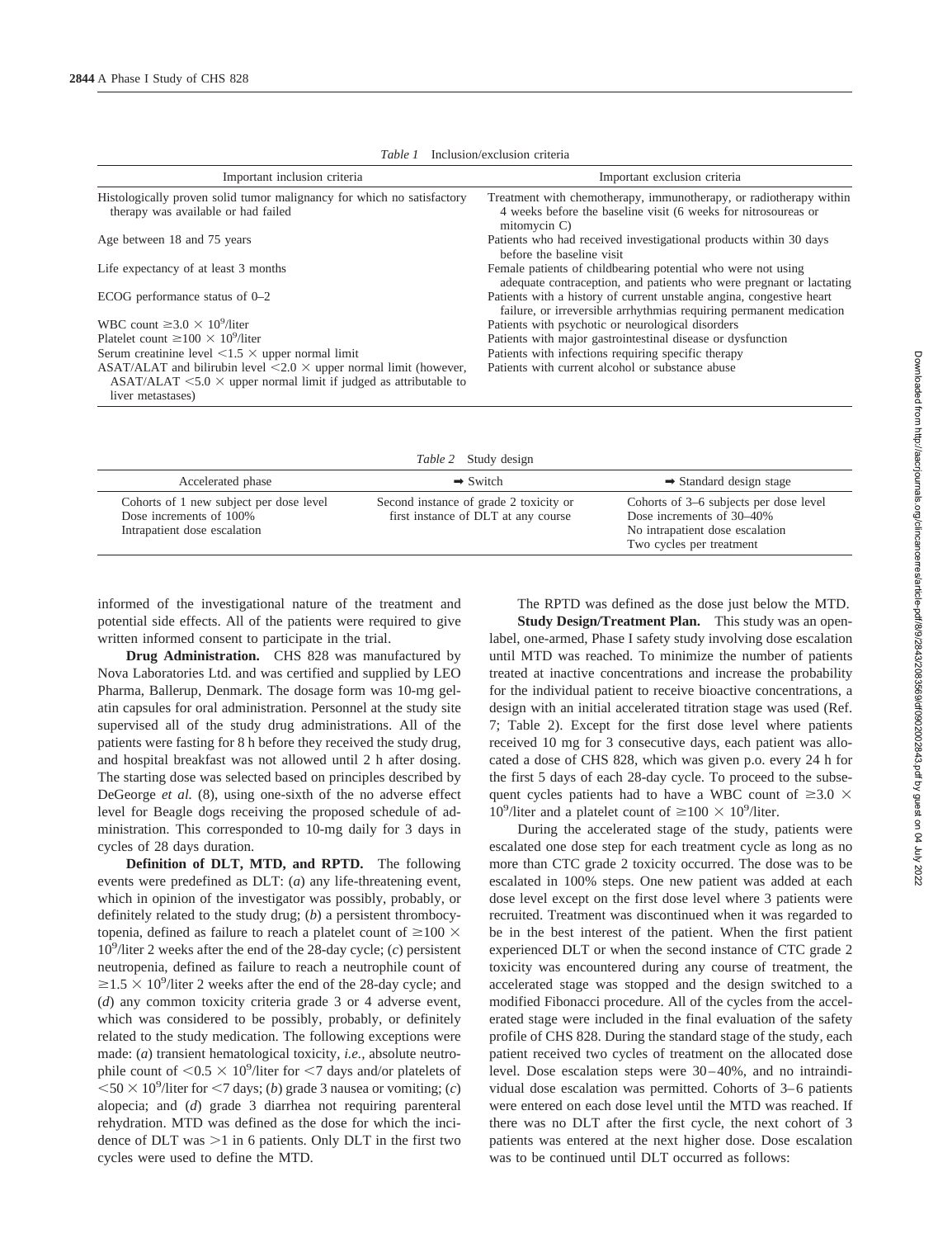|            |    |                             |                   | DOSE LEVEL (total dose in mg, divided into five daily doses) |     |                               |     |                    |                  |         |                  |     |                         |                                     |
|------------|----|-----------------------------|-------------------|--------------------------------------------------------------|-----|-------------------------------|-----|--------------------|------------------|---------|------------------|-----|-------------------------|-------------------------------------|
|            |    |                             | Accelerated phase |                                                              |     | Standard phase                |     | Extended treatment |                  |         |                  |     |                         |                                     |
|            |    |                             |                   |                                                              |     | Cycle Cycle Cycle Cycle Cycle |     |                    | Cycle            |         |                  |     | Cycle Cycle Cycle Cycle |                                     |
| Gender Age |    | Diagnosis                   | <b>ECOG</b>       |                                                              |     | 3                             |     |                    | 2                |         | 2                | 3   | 4                       | Important adverse events            |
| Male       | 32 | Leiomyosarcoma              |                   | 30                                                           | 50  | 100                           | 200 |                    |                  |         |                  |     |                         |                                     |
| Female     | 68 | Renal carcinoma             |                   | 30                                                           | 50  | $100^a$                       |     |                    |                  |         |                  |     |                         | <sup>a</sup> Genital mucositis CTC2 |
| Female     |    | 52 Renal carcinoma          |                   | 30                                                           | 50  | 100                           |     |                    |                  | 100     | 100              |     |                         |                                     |
| Male       |    | 66 Prostate cancer          |                   | 50                                                           | 100 |                               |     |                    |                  | 100     | 100              |     |                         |                                     |
| Female     |    | 74 Leiomyosarcoma           | $\theta$          | $100^a$                                                      | 50  |                               |     |                    |                  |         |                  |     |                         | "Diarrhoea CTC2                     |
|            |    | Female 48 Ovarian carcinoma |                   | $100^b$                                                      |     |                               |     |                    |                  | $100^b$ |                  |     |                         | "Thrombosis CTC3                    |
| Female     |    | 73 Ovarian carcinoma        | $\theta$          |                                                              |     |                               |     | 100                | 100              | 80      | 80               | 80  | 80                      |                                     |
| Female     |    | 56 Leiomyosarcoma           |                   |                                                              |     |                               |     | 100                | 100              |         |                  |     |                         |                                     |
| Male       |    | 51 Renal carcinoma          |                   |                                                              |     |                               |     | 100                | 100              | 100     | 100              | 130 | 130                     |                                     |
| Male       | 61 | Malignant melanoma          | $\overline{0}$    |                                                              |     |                               |     | 130                | 130              |         |                  |     |                         |                                     |
| Female     |    | 58 Ovarian carcinoma        | $\theta$          |                                                              |     |                               |     | 130                | 130              | 130     | 130 <sup>b</sup> |     |                         | $b$ Vomiting CTC3                   |
| Female     | 49 | Ovarian carcinoma           | $\theta$          |                                                              |     |                               |     |                    | $130^b$ 130      |         |                  |     |                         | "Diarrhoea CTC3                     |
| Female     |    | 58 Leiomyosarcoma           | $\theta$          |                                                              |     |                               |     | 130                | 130 <sup>b</sup> |         |                  |     |                         | "Esophagitis, constipation CTC3     |
| Male       | 68 | Soft tissue sarcoma         |                   |                                                              |     |                               |     | 130                |                  |         |                  |     |                         |                                     |
| Female     | 68 | Ovarian carcinoma           |                   |                                                              |     |                               |     | 130                | $130^b$          |         |                  |     |                         | <sup>b</sup> Thrombocytopenia CTC3  |
| Male       | 43 | Soft tissue sarcoma         |                   |                                                              |     |                               |     | 130                | 130 $(80)^{b,c}$ |         |                  |     |                         | <sup><i>b</i></sup> Diarrhoea CTC3  |

*Table 3* Patient characteristics, and study medication and important adverse events encountered in the study

*<sup>a</sup>* 2 adverse events CTC grade 2 causing the switch from accelerated to standard phase of the study.

*<sup>b</sup>* DLTs experienced in the study.

*<sup>c</sup>* Intended dose level, medication stopped because of progressive disease. Actual dose given in parenthesis.

If 1 of 3 patients experienced DLT, then 3 more patients were to be treated at the same dose level. If 2 or 3 of 3 patients experienced DLT, then 3 more patients were to be treated at the next lower level unless 6 patients had already been treated at that dose. If the incidence of DLT was 1 in 6, then the next cohort was treated at the next higher dose. If 2 or more of 6 patients treated at the same dose level experienced DLT, the MTD was considered to be reached. Cycles from both accelerated and standard stage were included in the evaluation of the MTD of CHS 828.

Extended treatment cycles were offered to patients who responded or had stable disease. The degree of dose modification was at the discretion of the investigator. All of the adverse events during the extended treatment were included in the final evaluation of the toxicity profile of CHS 828 but were not considered for the identification of MTD.

Patient Evaluation. Pretherapy evaluation included a complete medical history and physical examination with ECOG, chest X-ray, and electrocardiogram. Hematological assessment consisted of hemoglobin, erythrocytes, platelets, WBC count and differential count, C-reactive protein, prothrombin complex, and activated partial thromboplastin time. Biochemical profile included sodium, potassium, calcium, uric acid, creatinine, glucose, albumin, bilirubin, ASAT, ALAT, alkaline phosphatase, and lactic dehydrogenase. Urine analysis included albumin, glucose, acetate, and erythrocytes (test strip). Regular assessments were required at frequent intervals during the cycle. A follow-up visit was performed 30 days after the end of the last treatment cycle. Laboratory measurements for hematological parameters were classified according to the CTC scale. Nadir values for each patient in every cycle were used for tabulating hematological toxicity. The study procedures adhered to European Organization for Research and Treatment of Cancer and the European Agency for the Evaluation of Medical Products guidelines (9).

**Response Criteria.** During the baseline procedure all of the patients had their tumor lesions assessed with different techniques including computed tomography scan, ultrasound scan, or X-rays. At the end of treatment cycle 2, these assessments were repeated using the same technique used for the baseline assessment. The tumor status was then compared, and a response designation could be made according to WHO criteria (10). If the patient continued treatment with the study drug, tumor assessment procedures were repeated at the end of every second additional cycle.

**Pharmacokinetic Sampling.** Blood samples for pharmacokinetic analysis were drawn on days 1 and 5 in the first two cycles per patient. Blood samples on day 1 were drawn before drug administration and at 0.5, 1, 1.5, 2, 3, 4, 5, 6, 8, 10, and 12 h after dose administration. On day 5 one sample was drawn before drug administration, and at 2 and 4 h after dosing. The samples were analyzed by LEO Pharma using an HPLC method with UV detection (11). Briefly, 1 ml of serum was extracted with 4-ml tert-butyl methyl ether after addition of internal standard and 0.1 ml 1 N ammonia. The ether phase was isolated, and CHS 828 and internal standard were re-extracted to the aqueous phase after addition of 0.1 ml 2 M phosphoric acid. The acidic aqueous phase was neutralized by addition of 0.1 ml 1 N ammonia before injection to the HPLC system. The reversedphase HPLC system consisted of a Waters Alliance 2690 Separation Module (Waters, Milford, MA). The analytical column was a Symmetri C18 100  $\times$  2.1 mm 3.5  $\mu$ m (Waters) and kept at 40°C. The mobile phase was a gradient from 18 to 60% acetonitrile with a constant concentration of 50 mm phosphate buffer (pH 2.2) and 0.2% *N,N*-dimethyloctyl amine with a flow rate of 0.35 ml/min. The injection volume was 100  $\mu$ l. The UV detection was performed at 277 nm and with a lower limit of quantification of 2.5 ng/ml.

From samples collected on day 1, AUC<sub>inf</sub> and T<sub>1/2</sub> were determined using WinNonlin Standard version 2.0 or 2.1 (Sci-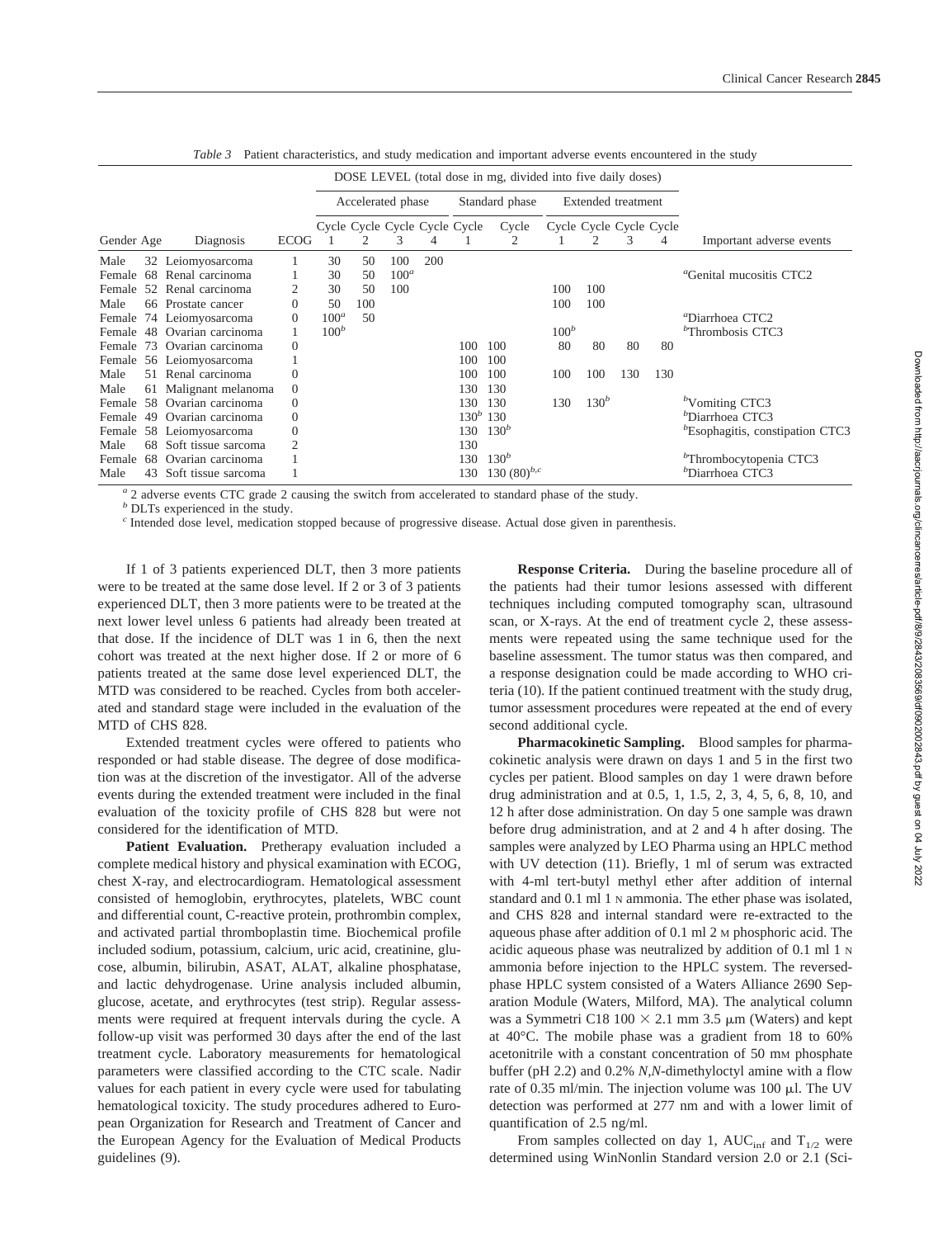| CTC grade        | $\leq 50$ mg<br>$(n = 8)$ | $51 - 100$ mg<br>$(n = 25)$ | $101 - 150$ mg<br>$(n = 15)$ | $151 - 200$ mg<br>$(n = 1)$ | Total<br>$(n = 49)$ | Percentage of<br>all cycles |
|------------------|---------------------------|-----------------------------|------------------------------|-----------------------------|---------------------|-----------------------------|
| Thrombocytopenia |                           |                             |                              |                             |                     | 47%                         |
|                  |                           |                             |                              |                             |                     |                             |
|                  |                           |                             |                              |                             |                     |                             |
|                  |                           |                             |                              |                             | 10                  |                             |
| Lymphocytopenia  |                           |                             |                              |                             |                     | 29%                         |
|                  |                           |                             |                              |                             |                     |                             |
|                  |                           |                             |                              |                             |                     |                             |
|                  |                           |                             |                              |                             |                     |                             |
| Anemia           |                           |                             |                              |                             |                     | 18%                         |
|                  |                           |                             |                              |                             |                     |                             |
|                  |                           |                             |                              |                             |                     |                             |
|                  |                           |                             |                              |                             |                     |                             |
| Leukopenia (WBC) |                           |                             |                              |                             |                     | 10%                         |
|                  |                           |                             |                              |                             |                     |                             |
|                  |                           |                             |                              |                             |                     |                             |
|                  |                           |                             |                              |                             |                     |                             |

*Table 4* Hematological toxicity of CHS 828 (possible/probable relationship to CHS 828)*<sup>a</sup>*

 $a_n$  = total number of evaluable cycles. If more than one occurrence per patient in the same cycle, AE is recorded only once with maximum severity.

entific Consulting Inc., Cary, NC).  $T_{\text{max}}$  and  $C_{\text{max}}$  were determined directly by observation of the serum concentration data. Presentation of pyruvate kinase parameters at each dose level was performed using the mean values from each patient. On day 5 serum concentrations were used for evaluation of intraindividual variation only.

To investigate a potential relationship between drug exposure and hematological toxicity, the total AUC for every cycle was estimated based on the AUC determined after the first dose, assuming linear pharmacokinetics. This AUC was related to the lowest value of WBCs and platelet counts measured during the cycle. For lymphocytes, because fewer measurements were available, the sample on day 8 was used. The potential relationship between estimated AUC and hematological parameters was investigated with linear and nonlinear regression using the GraphPad Prism software. No relationship, a linear model using log AUC, and an Emax model were tested, and compared using an F test. A simpler equation was used unless  $P < 0.05$ .

#### **RESULTS**

The study included 16 patients (6 males and 10 females). The baseline characteristics and tumor types of the 16 patients are shown in Table 3. Mean age was 58 years. All of the patients had received previous treatment with chemotherapy, and/or radiotherapy, and/or surgery, and/or hormonal therapy. The total numbers of evaluable cycles of CHS 828 were 49 (Table 3).

Six patients were entered in the accelerated stage, which included four different dose levels (30, 50, 100, and 200 mg total dose within cycle). Two CTC grade 2 toxicities in this stage resulted in the switch to the standard design stage. Ten patients were treated in the standard stage, which included two different dose levels (100 and 130 mg, total dose within cycle).

Six patients continued in the extended treatment with a total of 15 cycles, which also were included in the evaluation of CHS 828 toxicity. Two treatment cycles were discontinued after 3 treatment days, and these cycles were evaluated as planned in the study design but were included in the lower dose level in the

summary of drug-related toxicities. In 13 patients, progressive disease was the reason for discontinuation of CHS 828. In the remaining 3 patients, treatment was discontinued because of toxicity and progressive disease.

**Hematological Toxicity.** Hematological toxicities were generally mild (Table 4).

Thrombocytopenia judged possibly or probably related to the study drug was reported in 47% of all of the cycles, and nadir generally occurred between days 10 and 15 of the cycle. The incidence of thrombocytopenia appeared to increase at the highest of the two dose levels of the standard design phase. In all but two of the cases the thrombocytopenia was transient and resolved within 1 week. In these two cases the thrombocytopenia normalized within 8 days. No CTC grade 4 thrombocytopenia was observed. In all of the treatment cycles in which the total dose administered was 100 mg or higher, a decrease in platelets followed by an overshoot was clearly evident from the time *versus* platelet count (Fig. 1*a*). When all of the treatment cycles  $(n = 35)$  for which pharmacokinetic data were available were analyzed with respect to thrombocytopenia, a possible relationship between platelet nadir and dose level could be discerned (Fig. 1*a*). Additional support for this relationship was seen when platelet nadir was related to the estimated systemic exposure (AUC, ng/ml  $\times$  h) for the treatment cycle (Fig. 2*a*). This data were best fitted to an Emax model with the inhibitory Emax fixed to 100%, and the  $EC_{50}$  was estimated to 610 ng/ml\*h. One patient developed CTC grade 3 thrombosis (lower extremity) requiring treatment during both of the treatment cycles (100 mg/week) administered (Table 3).

Lymphocytopenia judged possibly or probably related to the study drug was reported in 29% of all of the cycles. A decreased lymphocyte count was often present at baseline, and was probably because of underlying disease and heavy prestudy treatments. However, a tendency toward lower relative counts on day 8 compared with baseline was evident for several patients, especially at the higher CHS 828 doses (Fig. 1*c*). The lowest lymphocyte counts on day 8 were observed among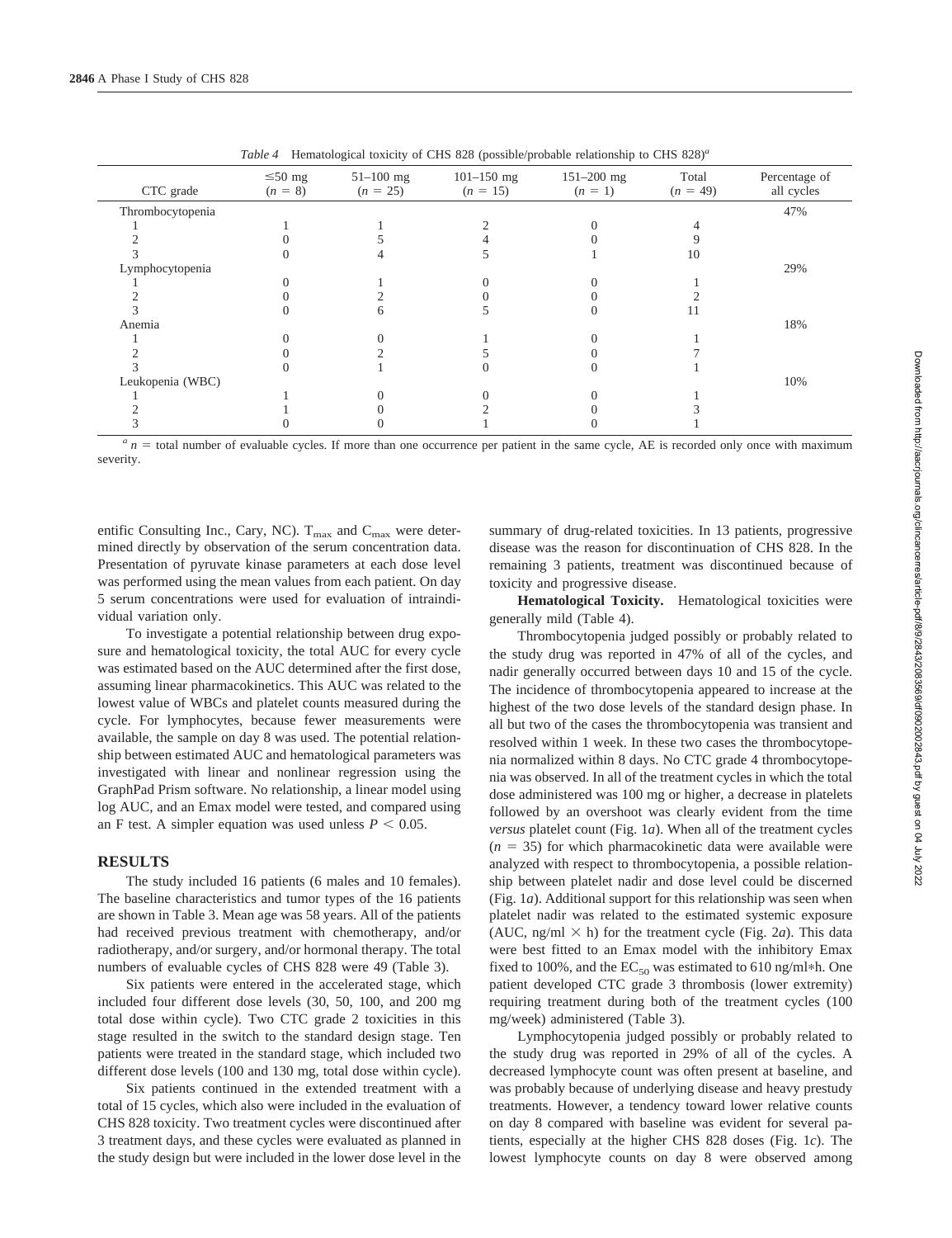

*Fig. 1* Influence of CHS 828 on platelet count (*a*), WBC count (*b*), and lymphocyte count (*c*) during the first two treatment cycles in the study. Median values at every measurement time are displayed for every dose level (30 mg,  $n = 3$ ; 50 mg,  $n = 5$ ; 100 mg,  $n = 10$ ; and 130 mg,  $n = 13$ ).

patients with the highest estimated CHS 828 exposure (Fig. 2*c*). There was a weak  $(r^2 = 0.18)$  but statistically significant (*P* < 0.05; linear regression) correlation between estimated log AUC and lymphocyte count on day 8.

Anemia judged possibly or probably related to the study drug was reported in 18% of all of the cycles.

Leukopenia judged possibly or probably related to the study drug was reported in 10% of all of the cycles. CTC grade 2 was observed in three cycles. WBC CTC grade 3 was recorded once, in 1 patient during cycle 1. There was a weak ( $r^2 = 0.17$ ) although statistically significant ( $P < 0.05$ ; linear regression) relationship between log systemic exposure and total WBC (Fig. 2*b*). However, no apparent systematic pattern of treatment-



*Fig. 2* Relationship between drug exposure and hematological toxicity. Drug exposure expressed as log AUC estimated from the samples taken during the first day of the treatment cycle. Hematological toxicity expressed as the lowest value of platelets (*a*) or WBCs (*b*) encountered during the cycle. For lymphocytes (*c*), which was measured less frequently, the value at day 8 after treatment start was used. The relationship between log AUC and the hematological toxicity was described with an  $E_{\text{max}}$ -model for platelets, and with linear regression for WBCs and lymphocytes.

induced changes could be discerned from the time *versus* WBC graphs (Fig. 1*b*).

In 2 of 3 of the patients (29 cycles) there were also apparent decreases of the monocyte fraction on day 8 compared with baseline (not shown).

There was no treatment delay because of hematological toxicities.

**Nonhematological Toxicity.** Nonhematological toxicity was diverse but most frequently consisted of nausea, diarrhea, vomiting, fatigue, and localized genital mucositis (Table 5). Nonhematological adverse events occurred at all of the dose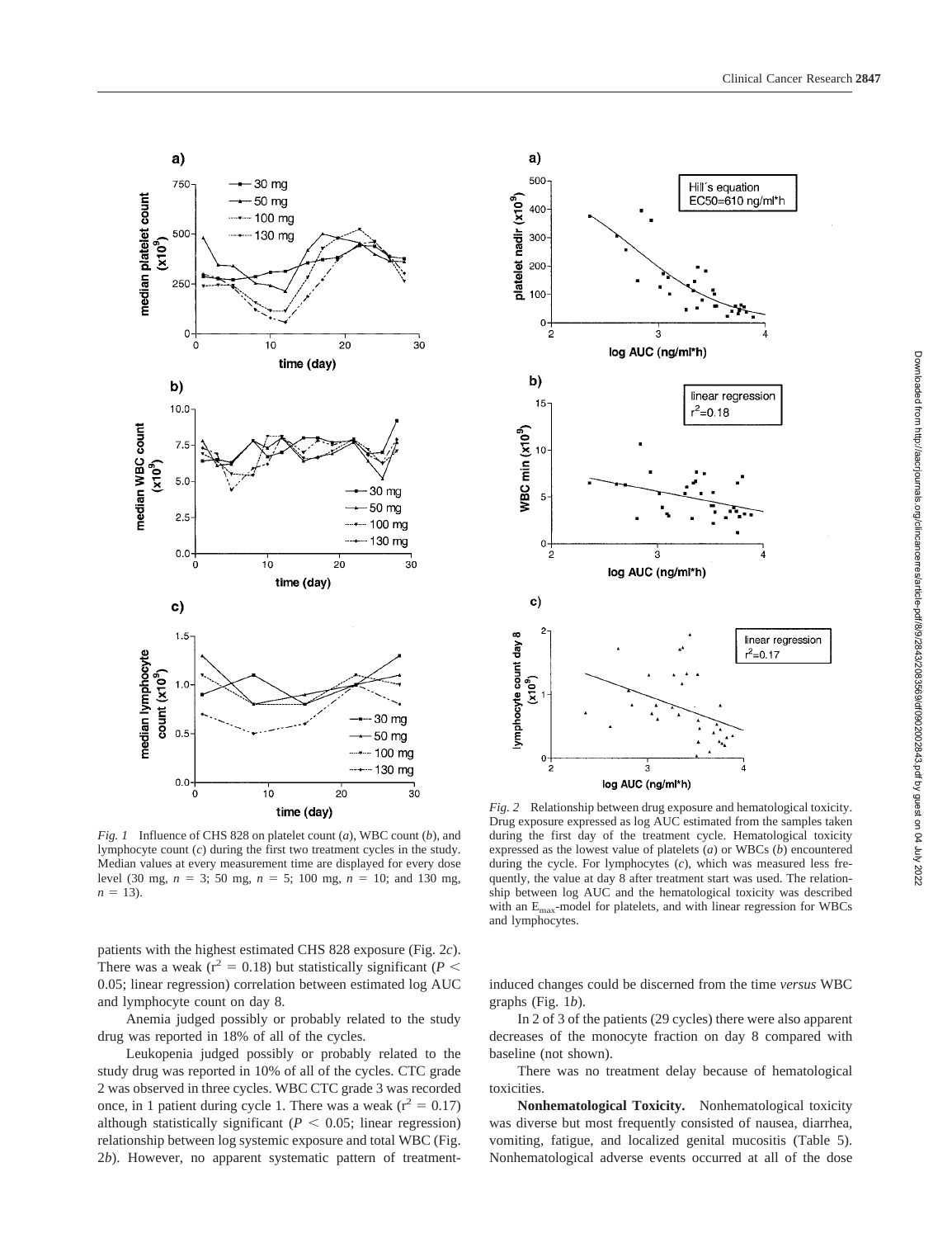|                                                  |                           | Dose level (total dose within cycle) |                              |                             |                     |                             |  |  |  |  |
|--------------------------------------------------|---------------------------|--------------------------------------|------------------------------|-----------------------------|---------------------|-----------------------------|--|--|--|--|
| Side effects<br>(CTC grade)                      | $\leq 50$ mg<br>$(n = 8)$ | $51 - 100$ mg<br>$(n = 25)$          | $101 - 150$ mg<br>$(n = 15)$ | $151 - 200$ mg<br>$(n = 1)$ | Total<br>$(n = 49)$ | Percentage of<br>all cycles |  |  |  |  |
| Nausea                                           |                           |                                      |                              |                             |                     | 57%                         |  |  |  |  |
|                                                  | 2                         | 4                                    | 3                            | 0                           | 9                   |                             |  |  |  |  |
| $\mathfrak{2}$                                   | $\overline{c}$            | 9                                    | 6                            |                             | 18                  |                             |  |  |  |  |
| 3                                                | $\theta$                  |                                      | 0                            | 0                           |                     |                             |  |  |  |  |
| Diarrohea                                        |                           |                                      |                              |                             |                     | 53%                         |  |  |  |  |
|                                                  |                           | 8                                    | 2                            | 0                           | 11                  |                             |  |  |  |  |
| 2                                                |                           | 8                                    | 3                            | $\mathbf{\Omega}$           | 12                  |                             |  |  |  |  |
| 3                                                | $\Omega$                  | $\Omega$                             | 3                            | 0                           | 3                   |                             |  |  |  |  |
| Vomiting                                         |                           |                                      |                              |                             |                     | 43%                         |  |  |  |  |
|                                                  | 2                         | 3                                    | 3                            |                             | 9                   |                             |  |  |  |  |
| $\mathfrak{2}$                                   |                           | Δ                                    | 5                            | $\mathbf{\Omega}$           | 10                  |                             |  |  |  |  |
| 3                                                | $\Omega$                  |                                      |                              | 0                           | $\overline{2}$      |                             |  |  |  |  |
| Fatigue                                          |                           |                                      |                              |                             |                     | 29%                         |  |  |  |  |
|                                                  |                           |                                      | 3                            | 0                           | 5                   |                             |  |  |  |  |
| $\overline{c}$                                   |                           |                                      | 3                            |                             | 8                   |                             |  |  |  |  |
| 3                                                |                           |                                      | $\theta$                     | 0                           |                     |                             |  |  |  |  |
| Mucositis genital (vulvitis/vaginitis/balanitis) |                           |                                      |                              |                             |                     | 24%                         |  |  |  |  |
|                                                  |                           |                                      | 2                            | 0                           | 3                   |                             |  |  |  |  |
| $\mathfrak{D}$                                   | 0                         | 4                                    | 4                            |                             | 9                   |                             |  |  |  |  |
| Muscle cramps                                    |                           |                                      |                              |                             |                     | 16%                         |  |  |  |  |
|                                                  | $\Omega$                  | $\theta$                             | 2                            | 0                           | 2                   |                             |  |  |  |  |
| $\mathfrak{D}$                                   | $\Omega$                  | $\overline{2}$                       | 4                            | $\Omega$                    | 6                   |                             |  |  |  |  |
| Dyspepsia/heartburn                              |                           |                                      |                              |                             |                     | 14%                         |  |  |  |  |
|                                                  |                           |                                      | $\theta$                     | 0                           |                     |                             |  |  |  |  |
|                                                  |                           |                                      |                              | 0                           | 6                   |                             |  |  |  |  |
| Infection without neutropenia                    |                           |                                      |                              |                             |                     | 14%                         |  |  |  |  |
|                                                  | 0                         |                                      | 3                            | 0                           | 4                   |                             |  |  |  |  |
| $\mathfrak{D}$                                   | $\Omega$                  | 3                                    | $\theta$                     | 0                           | 3                   |                             |  |  |  |  |
| Headache                                         |                           |                                      |                              |                             |                     | 14%                         |  |  |  |  |
|                                                  |                           | 3                                    | 2                            |                             | 6                   |                             |  |  |  |  |
| 2                                                |                           | 0                                    |                              |                             |                     |                             |  |  |  |  |

|  |  |  |  |  |  | Table 5 Nonhematological toxicity of CHS 828 with a frequency of $> 10\%$ of all cycles (possible/probable relationship to CHS 828) <sup>a</sup> |
|--|--|--|--|--|--|--------------------------------------------------------------------------------------------------------------------------------------------------|
|--|--|--|--|--|--|--------------------------------------------------------------------------------------------------------------------------------------------------|

*a n* = total number of evaluable cycles. If more than one occurrence per patient in the same cycle, AE is recorded only once with maximum severity.

levels, although the incidence tended to increase with higher doses. The majority of these side effects occurred within the first 8 days of the cycle and were usually mild to moderate. No specific treatments were generally required. In 11 patients (21 cycles) conventional antiemetic and antidiarrhoic therapy were administered. One patient treated at 130 mg/cycle developed CTC grade 3 diarrhea requiring total parenteral nutrition. In another patient CTC grade 3 diarrhea associated with melena was recorded. One patient developed severe (CTC grade 3) esophagitis in combination with CTC grade 3 constipation, judged possibly related to the study drug.

Localized genital mucositis was observed in 5 females and in 2 male patients, and consisted of CTC grade 1–2 mucositis with red painful erosions of the mucosa around the orifice of urethra. This was observed on days 3–15. In 2 of these patients the genital mucositis was accompanied by rash in the axilla and on the chest, respectively. Among the other adverse events headache, dyspnea, muscle cramps, anorexia, rash, constipation, and infection without neutropenia were the ones occurring most frequently.

**DLT.** In a patient with a previous history of thrombotic episodes judged as being related to the underlying disease (ovarian carcinoma), CTC grade 3 thrombosis developed during

the first and second cycle at 20 mg  $\times$  5 days and required anticoagulant therapy.

One patient, a 60-year-old woman with widespread metastatic deposits of an ovarian carcinoma in the abdominal cavity, was admitted to hospital on day 3 of cycle 4. She was dehydrated, and in the need of i.v. rehydration and hospitalization. This was judged as mainly attributable to vomiting, which consequently corresponded to grade 3 in the CTC grading system. Nausea and her malignancy probably contributed to the clinical picture.

On day 3 of the first treatment cycle, after treatment of 80 mg (total cycle dose 130 mg), 1 patient had profuse diarrhea, CTC grade 3, and subsequently required parenteral rehydration. The diarrhea spontaneously resolved after 3 days.

On day 10, cycle 2 (total cycle dose 130 mg) 1 patient presented with gastrointestinal symptoms including esophagitis, constipation, and abdominal pain. At day 15, cycle 2, an esophago-gastroscopy was performed, which revealed minimal erosions of the esophagus, changes compatible with esophagitis. When the esophago-gastroscopy was done, the patient had had omeprazol 40 mg i.v. for 5 days. The clinical picture of this event corresponded to esophagitis CTC grade 3. The relation to the study drug was deemed probable because the patient had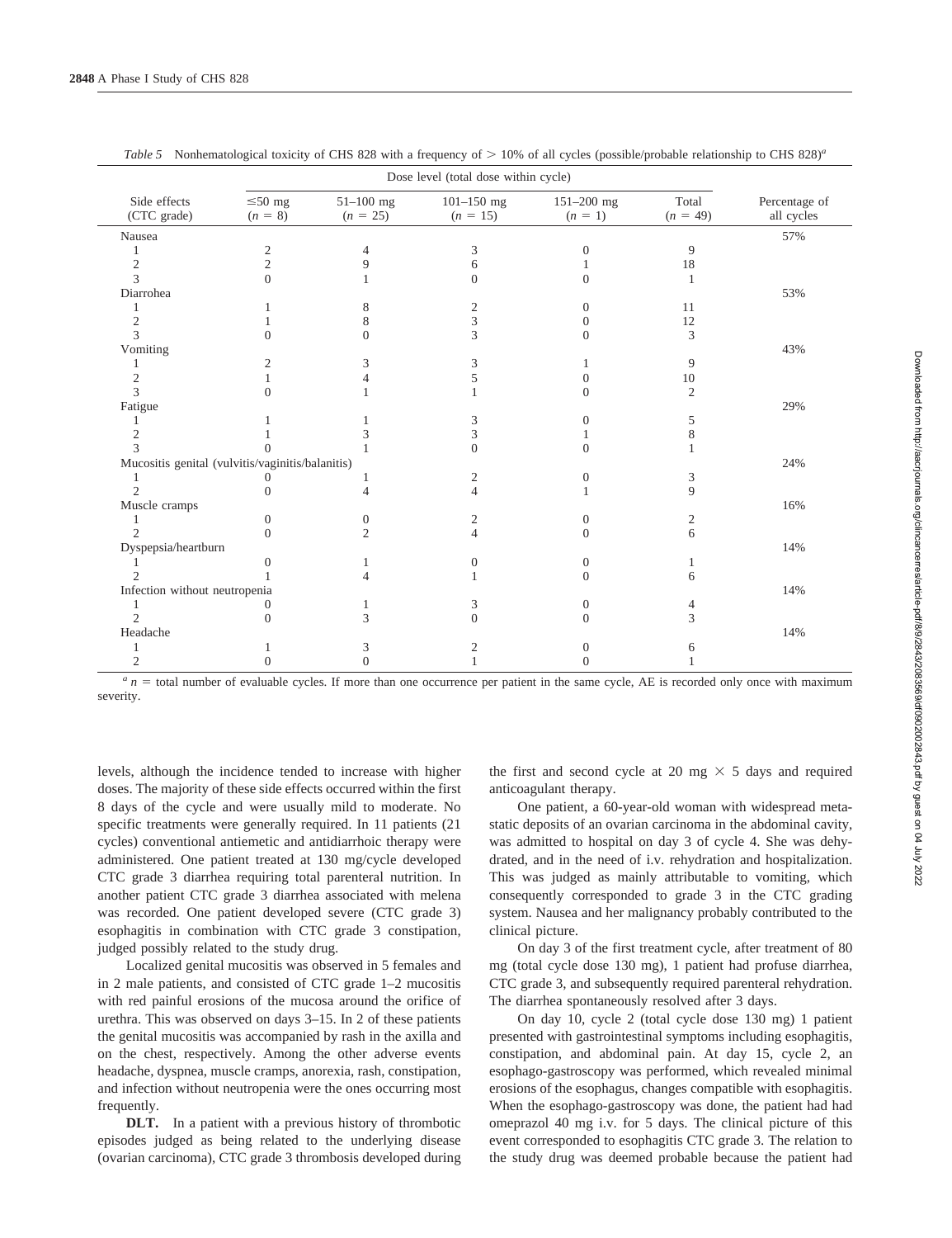*Table 6* Pharmacokinetic parameters Average (SD) pharmacokinetic parameters after administration of different doses of CHS 828*<sup>a</sup>*

| Dose                 | $n^a$       | $C_{\rm max}$                          | $T_{\rm max}$                            | $T_{1/2}$                                   | $AUC_{\text{inf}}$                          |
|----------------------|-------------|----------------------------------------|------------------------------------------|---------------------------------------------|---------------------------------------------|
| (mg)                 |             | (ng/ml)                                | (h)                                      | (h)                                         | $(ng/ml \times h)$                          |
| 10<br>20<br>30<br>40 | 5<br>9<br>7 | 75 (43)<br>153(85)<br>312 (153)<br>232 | 1.7(0.67)<br>2.3(1.4)<br>2.3(1.4)<br>2.0 | 2.2(0.89)<br>2.1(0.47)<br>2.2(0.44)<br>2.2. | 257 (143)<br>639 (384)<br>1086 (519)<br>973 |

*<sup>a</sup>* The average values from each individual patient were used to calculate the present average values.<br> $\frac{b}{n}n =$  number of patients.

similar but less severe symptoms (heartburn; CTC grade 2) during the first cycle. No evidence of bowel obstruction was discerned by diagnostic investigations, and the clinical picture of the constipation resembled paralytic ileus, as can be observed after treatment with *Vinca* alkaloids. The patient was treated with parenteral nutrition, and the bowel paresis had completely resolved after 42 days.

One patient, at a total cycle dose of 130 mg/cycle, showed transient CTC grade 3 thrombocytopenia during both cycles 1 and 2. In the second cycle the thrombocytes recovered after 8 days, and this episode was consequently classified as a DLT.

One patient developed CTC grade 3 diarrhea associated with melena and required parenteral support after receiving treatment of 80 mg of CHS 828 (planned total cycle dose of 130 mg).

**RPTD of CHS 828.** Four of 7 patients experienced DLT on  $30 + 20 + 30 + 20 + 30$  mg/cycle (total dose of 130 mg/cycle). Accordingly, the recommended dose for additional Phase II trials with the present schedule was set to 20 mg once daily for 5 days in cycles of 28 days duration.

**Pharmacokinetics.** The overall, average  $T_{\text{max}}$  value across all of the doses was found to be  $2.2 \pm 1.2$  h. The overall terminal  $T_{1/2}$  was 2.2  $\pm$  0.54 h (mean  $\pm$  SD).  $T_{\text{max}}$  and  $T_{1/2}$ were similar between dose levels (Table 6). The ratio between the dose-level adjusted  $C_{\text{max}}$  and  $AUC_{\text{inf}}$  values were 1.0:0.85: 1.2:0.88 and 1.0:0.83:1.0:0.95, respectively, indicating that the extent of systemic exposure across patients was approximately dose proportional in the dose range investigated (Table 6).

Treating patients with 10–40 mg CHS 828 resulted in a large variation in both  $C_{\text{max}}$  and  $AUC_{\text{inf}}$  values. Up to 10-fold variation in dose-level adjusted AUC<sub>inf</sub> values was seen between patients, whereas the variation in  $AUC_{\text{inf}}$  within the same patient was up to 4-fold. The variation in dose-level adjusted  $C_{\text{max}}$  between and within patients was 20-fold and 6-fold, respectively. When comparing the measured CHS 828 concentration 2 h after dosing in the same patient on days 1 and 5 of a cycle, the difference in dose-level adjusted serum concentration ranged from no difference to a 10-fold difference. A large within-patient variability was especially pronounced in 4 of the patients, where some of the doses given produced unexpectedly low plasma concentrations.

**Response Evaluation.** No partial or complete responses were observed in the present study. Stable disease was observed in 7 patients after two treatment cycles. Seven patients had progressive disease after two treatment cycles, and 2 patients were unavailable for response evaluation.

### **DISCUSSION**

The RPTD of CHS 828 in this study was determined to be 20 mg/day for 5 days in cycles of 28 days duration. The main DLTs when using the present dosing schedule seemed to be of gastrointestinal origin. Diarrhea, nausea, and vomiting were observed frequently, and there was a tendency toward an increase in incidence with higher doses. Premedication with 5HT blockers and/or antidiarrhoeic agents was not systematically applied in the present study but may provide means for reducing GI toxicity in future studies. The spectrum of GI toxicity reported was diverse. Apart from nausea, vomiting, and diarrhea there were also patients for which constipation, esophagitis, and dyspepsia were reported to be possibly related to study drug.

Hematological toxicity was generally mild at the dose levels studied. The most frequently encountered toxicity was transient thrombocytopenia. The mechanism for this is not clear. In 1 patient thrombosis CTC grade 3 developed during the first cycle and reappeared during the second treatment cycle. However, the patient had had several episodes with thrombosis before entering the study judged to be associated with the underlying malignant disease (ovarian carcinoma). CHS 828 may have contributed to the triggering of these new events by inducing thrombocytosis in this predisposed patient. Moderate thrombocytosis was also observed in other patients with or without preceding thrombocytopenia; thus, the potential causality with this adverse event has to be determined in future clinical trials. In the present study the lymphocyte count decreased after CHS 828 administration in several patients without parallel decrease in total WBC. The decrease in lymphocyte count seemed inversely related to systemic exposure (AUC), which is in accordance with preclinical observations of CHS 828-induced lymphocytopenic effects in both mice and dogs.4 Because malignant lymphocytes are significantly more sensitive to the cytotoxic effect of CHS 828 compared with the nonmalignant counterpart, acute and chronic lymphocytic leukemias appear to be well-suited target diagnoses (4) for additional Phase II evaluation of the present schedule of administration.

Localized mucositis of the genital tract, generally presented as a reddish erosion of the mucosa surrounding the urethral orifice, was a relatively frequent adverse reaction. The mechanism behind this atypical reaction is not clear but may involve high local concentrations of active drug or metabolite from residual urine around the orifice. This problem may be at least partly avoided by simply instructing the patients to carefully clean the urethral orifice after passing urine.

There was a large variation in pharmacokinetics of CHS 828 both between and within patients. The large interindividual variation may in part be explained by the fact that CHS 828 has been shown to be a substrate for CYP 3A4, a drug metabolizing enzyme known to produce large variation in systemic exposure of many drugs (12, 13). The intraindividual variation, on the

<sup>4</sup> Jonsson, *et al*., unpublished observations.